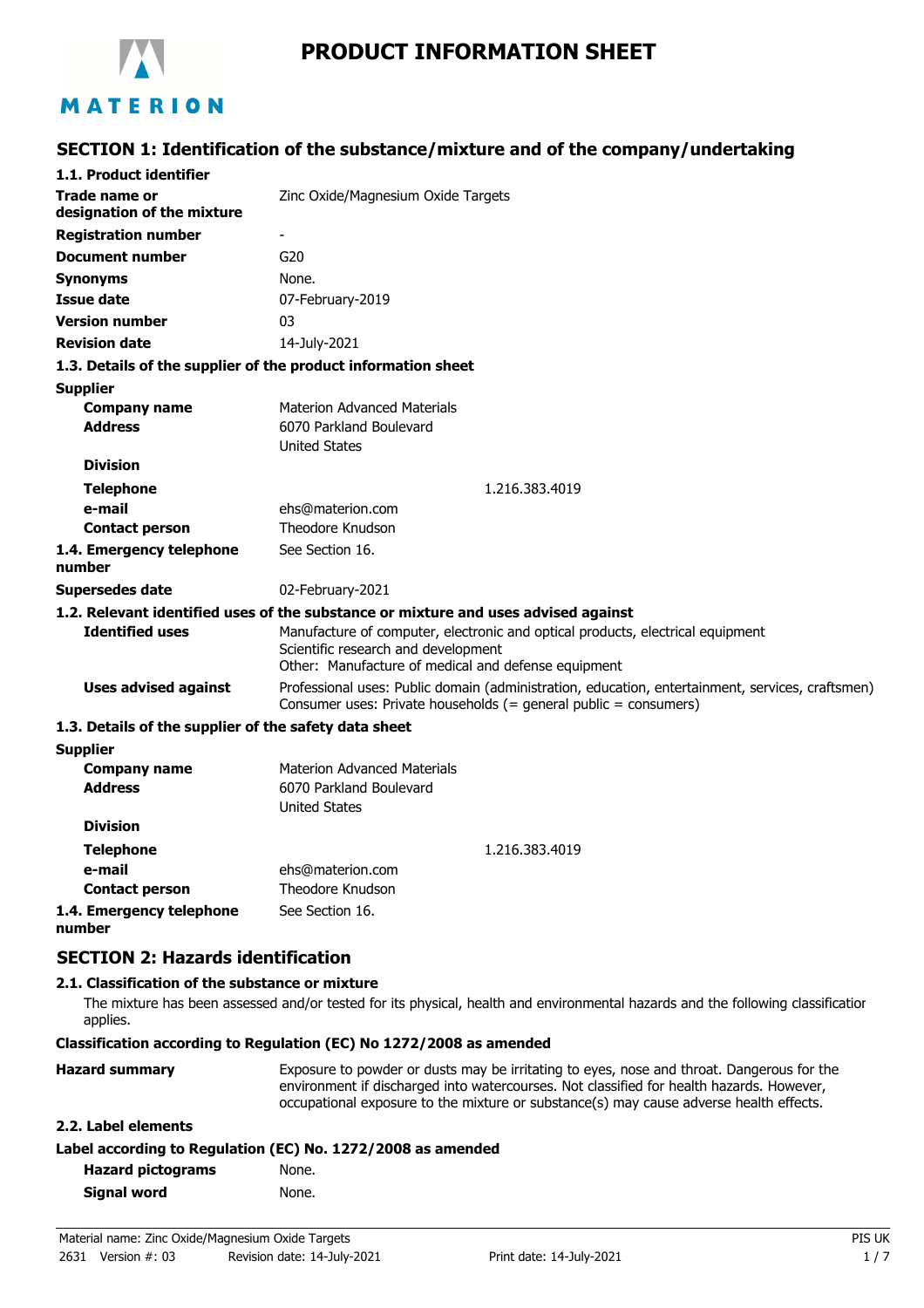| <b>Hazard statements</b>                 | The material as sold in solid form is generally not considered hazardous. However, if the process<br>involves grinding, melting, cutting or any other process that causes a release of dust or fumes,<br>hazardous levels of airborne particulate could be generated. |
|------------------------------------------|-----------------------------------------------------------------------------------------------------------------------------------------------------------------------------------------------------------------------------------------------------------------------|
| <b>Precautionary statements</b>          |                                                                                                                                                                                                                                                                       |
| <b>Prevention</b>                        | Observe good industrial hygiene practices.                                                                                                                                                                                                                            |
| <b>Response</b>                          | Wash hands after handling.                                                                                                                                                                                                                                            |
| <b>Storage</b>                           | Store away from incompatible materials.                                                                                                                                                                                                                               |
| <b>Disposal</b>                          |                                                                                                                                                                                                                                                                       |
| P501                                     | Dispose of contents/container in accordance with local/regional/national/international regulations.                                                                                                                                                                   |
| <b>Supplemental label</b><br>information | For further information, please contact the Product Stewardship Department at $+1.216.383.4019$ .                                                                                                                                                                     |
| 2.3. Other hazards                       | Not a PBT or vPvB substance or mixture.                                                                                                                                                                                                                               |
|                                          | <b>SECTION 3: Composition/information on ingredients</b>                                                                                                                                                                                                              |
| 33. Millionae                            |                                                                                                                                                                                                                                                                       |

# **3.2. Mixtures**

**General information**

| <b>Chemical name</b>                                                                     | $\frac{0}{0}$                                                         | No.                                                                                           | CAS-No. / EC REACH Registration No. Index No.                                                |              | <b>Notes</b> |
|------------------------------------------------------------------------------------------|-----------------------------------------------------------------------|-----------------------------------------------------------------------------------------------|----------------------------------------------------------------------------------------------|--------------|--------------|
| Zinc oxide                                                                               | $80 - 95$                                                             | 1314-13-2<br>215-222-5                                                                        |                                                                                              | 030-013-00-7 |              |
|                                                                                          | <b>Classification:</b> Aquatic Acute 1; H400, Aquatic Chronic 1; H410 |                                                                                               |                                                                                              |              |              |
| Other components below reportable<br>levels                                              | $5 - 20$                                                              |                                                                                               |                                                                                              |              |              |
| <b>SECTION 4: First aid measures</b>                                                     |                                                                       |                                                                                               |                                                                                              |              |              |
| <b>General information</b>                                                               | protect themselves.                                                   |                                                                                               | Ensure that medical personnel are aware of the material(s) involved, and take precautions to |              |              |
| 4.1. Description of first aid measures                                                   |                                                                       |                                                                                               |                                                                                              |              |              |
| <b>Inhalation</b>                                                                        |                                                                       |                                                                                               | Move to fresh air. Call a physician if symptoms develop or persist.                          |              |              |
| <b>Skin contact</b>                                                                      |                                                                       |                                                                                               | Wash off with soap and water. Get medical attention if irritation develops and persists.     |              |              |
| Eye contact                                                                              |                                                                       | Do not rub eyes. Rinse with water. Get medical attention if irritation develops and persists. |                                                                                              |              |              |
| <b>Ingestion</b>                                                                         | Rinse mouth. Get medical attention if symptoms occur.                 |                                                                                               |                                                                                              |              |              |
| 4.2. Most important<br>symptoms and effects, both<br>acute and delayed                   | None known.                                                           |                                                                                               |                                                                                              |              |              |
| 4.3. Indication of any<br>immediate medical attention<br>and special treatment<br>needed | Treat symptomatically.                                                |                                                                                               |                                                                                              |              |              |
| <b>SECTION 5: Firefighting measures</b>                                                  |                                                                       |                                                                                               |                                                                                              |              |              |
| <b>General fire hazards</b>                                                              | No unusual fire or explosion hazards noted.                           |                                                                                               |                                                                                              |              |              |
| 5.1. Extinguishing media<br>Suitable extinguishing<br>media                              |                                                                       |                                                                                               | Water fog. Foam. Dry chemical powder. Carbon dioxide (CO2).                                  |              |              |
| <b>Unsuitable extinguishing</b><br>media                                                 | None known.                                                           |                                                                                               |                                                                                              |              |              |
| 5.2. Special hazards arising<br>from the substance or<br>mixture                         | No unusual fire or explosion hazards noted.                           |                                                                                               |                                                                                              |              |              |
| 5.3. Advice for firefighters                                                             |                                                                       |                                                                                               |                                                                                              |              |              |

| <b>Special protective</b><br>equipment for<br>firefighters | Wear suitable protective equipment.                                                        |
|------------------------------------------------------------|--------------------------------------------------------------------------------------------|
| <b>Special firefighting</b><br>procedures                  | Use water spray to cool unopened containers.                                               |
| <b>Specific methods</b>                                    | Use standard firefighting procedures and consider the hazards of other involved materials. |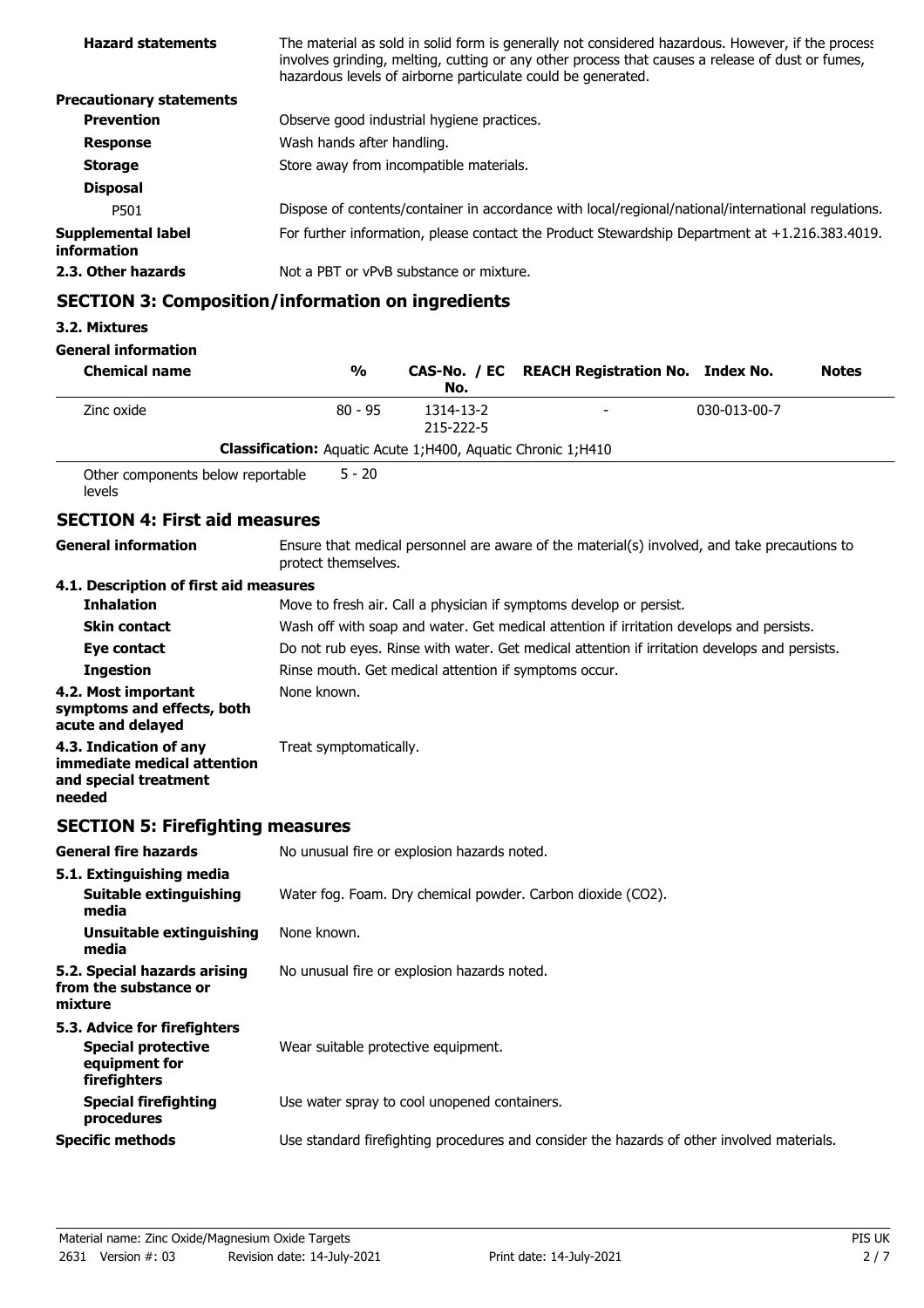# **SECTION 6: Accidental release measures**

|                                                              | 6.1. Personal precautions, protective equipment and emergency procedures                                                                                   |
|--------------------------------------------------------------|------------------------------------------------------------------------------------------------------------------------------------------------------------|
| For non-emergency<br>personnel                               | Keep unnecessary personnel away. Wear appropriate protective equipment and clothing during<br>clean-up. For personal protection, see section 8 of the SDS. |
| For emergency<br>responders                                  | Keep unnecessary personnel away. Use personal protection recommended in Section 8 of the SDS.                                                              |
| 6.2. Environmental<br>precautions                            | Prevent further leakage or spillage if safe to do so.                                                                                                      |
| 6.3. Methods and material for<br>containment and cleaning up | Wear appropriate protective equipment and clothing during clean-up. Stop the flow of material, if<br>this is without risk.                                 |
| 6.4. Reference to other<br>sections                          | For personal protection, see section 8. For waste disposal, see section 13.                                                                                |
| <b>SECTION 7: Handling and storage</b>                       |                                                                                                                                                            |

| 7.1. Precautions for safe<br>handling                                          | Do not handle until all safety precautions have been read and understood. Observe good industrial<br>hygiene practices. |
|--------------------------------------------------------------------------------|-------------------------------------------------------------------------------------------------------------------------|
| 7.2. Conditions for safe<br>storage, including any<br><i>incompatibilities</i> | Keep locked up. Store away from incompatible materials (see Section 10 of the SDS).                                     |
| 7.3. Specific end use(s)                                                       | Not available.                                                                                                          |

# **SECTION 8: Exposure controls/personal protection**

#### **8.1. Control parameters**

#### **Occupational exposure limits**

| UK. EH40 Workplace Exposure Limits (WELs)<br><b>Components</b> | <b>Type</b>                                                                                                                                                                                                                                                                                                                                                                                                                                                                                                                                                                                                                                                                                                                                            | <b>Value</b>      | Form                            |
|----------------------------------------------------------------|--------------------------------------------------------------------------------------------------------------------------------------------------------------------------------------------------------------------------------------------------------------------------------------------------------------------------------------------------------------------------------------------------------------------------------------------------------------------------------------------------------------------------------------------------------------------------------------------------------------------------------------------------------------------------------------------------------------------------------------------------------|-------------------|---------------------------------|
| Magnesium oxide (CAS<br>1309-48-4)                             | <b>TWA</b>                                                                                                                                                                                                                                                                                                                                                                                                                                                                                                                                                                                                                                                                                                                                             | $4$ mg/m $3$      | Respirable dust and/or<br>fume. |
|                                                                |                                                                                                                                                                                                                                                                                                                                                                                                                                                                                                                                                                                                                                                                                                                                                        | $10 \text{ mg/m}$ | Inhalable dust.                 |
| <b>Biological limit values</b>                                 | No biological exposure limits noted for the ingredient(s).                                                                                                                                                                                                                                                                                                                                                                                                                                                                                                                                                                                                                                                                                             |                   |                                 |
| <b>Recommended monitoring</b><br>procedures                    | Follow standard monitoring procedures.                                                                                                                                                                                                                                                                                                                                                                                                                                                                                                                                                                                                                                                                                                                 |                   |                                 |
| <b>Derived no effect levels</b><br>(DNELs)                     | Not available.                                                                                                                                                                                                                                                                                                                                                                                                                                                                                                                                                                                                                                                                                                                                         |                   |                                 |
| <b>Predicted no effect</b><br>concentrations (PNECs)           | Not available.                                                                                                                                                                                                                                                                                                                                                                                                                                                                                                                                                                                                                                                                                                                                         |                   |                                 |
| 8.2. Exposure controls                                         |                                                                                                                                                                                                                                                                                                                                                                                                                                                                                                                                                                                                                                                                                                                                                        |                   |                                 |
| <b>Appropriate engineering</b><br>controls                     | Good general ventilation should be used. Ventilation rates should be matched to conditions. If<br>applicable, use process enclosures, local exhaust ventilation, or other engineering controls to<br>maintain airborne levels below recommended exposure limits. If exposure limits have not been<br>established, maintain airborne levels to an acceptable level. If engineering measures are not<br>sufficient to maintain concentrations of dust particulates below the OEL (occupational exposure<br>limit), suitable respiratory protection must be worn. If material is ground, cut, or used in any<br>operation which may generate dusts, use appropriate local exhaust ventilation to keep exposures<br>below the recommended exposure limits. |                   |                                 |
|                                                                | Individual protection measures, such as personal protective equipment                                                                                                                                                                                                                                                                                                                                                                                                                                                                                                                                                                                                                                                                                  |                   |                                 |
| <b>General information</b>                                     | Not available.                                                                                                                                                                                                                                                                                                                                                                                                                                                                                                                                                                                                                                                                                                                                         |                   |                                 |
| Eye/face protection                                            | Wear safety glasses with side shields (or goggles).                                                                                                                                                                                                                                                                                                                                                                                                                                                                                                                                                                                                                                                                                                    |                   |                                 |
| <b>Skin protection</b>                                         |                                                                                                                                                                                                                                                                                                                                                                                                                                                                                                                                                                                                                                                                                                                                                        |                   |                                 |
| - Hand protection                                              | Wear gloves to prevent metal cuts and skin abrasions during handling.                                                                                                                                                                                                                                                                                                                                                                                                                                                                                                                                                                                                                                                                                  |                   |                                 |
| - Other                                                        | Wear suitable protective clothing.                                                                                                                                                                                                                                                                                                                                                                                                                                                                                                                                                                                                                                                                                                                     |                   |                                 |
| <b>Respiratory protection</b>                                  | If ventilation is insufficient, suitable respiratory protection must be provided.                                                                                                                                                                                                                                                                                                                                                                                                                                                                                                                                                                                                                                                                      |                   |                                 |
| <b>Thermal hazards</b>                                         | Wear appropriate thermal protective clothing, when necessary.                                                                                                                                                                                                                                                                                                                                                                                                                                                                                                                                                                                                                                                                                          |                   |                                 |
| <b>Hygiene measures</b>                                        | Always observe good personal hygiene measures, such as washing after handling the material and<br>before eating, drinking, and/or smoking. Routinely wash work clothing and protective equipment to<br>remove contaminants.                                                                                                                                                                                                                                                                                                                                                                                                                                                                                                                            |                   |                                 |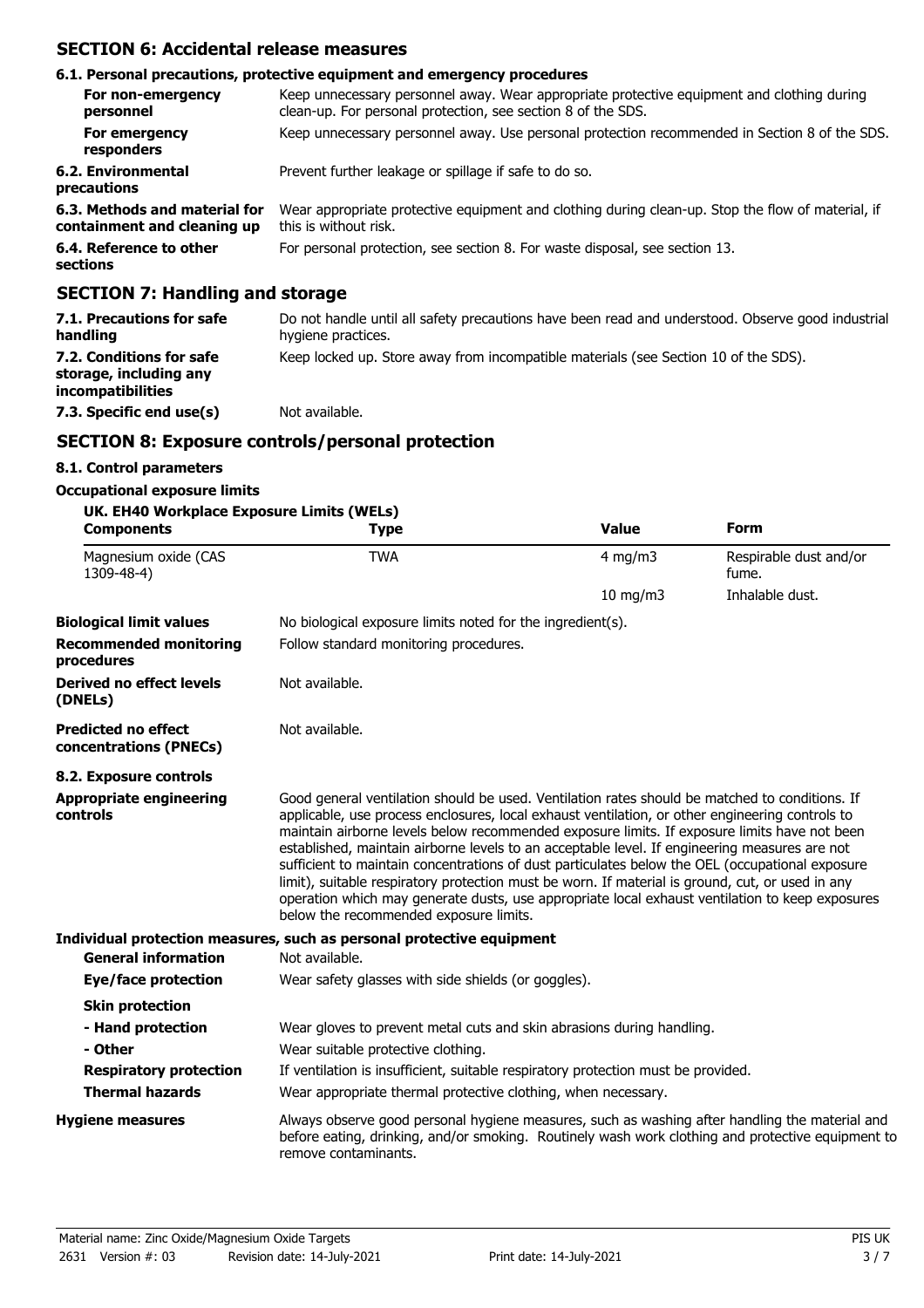Inform appropriate managerial or supervisory personnel of all environmental releases. Good general ventilation should be used. Ventilation rates should be matched to conditions. If applicable, use process enclosures, local exhaust ventilation, or other engineering controls to maintain airborne levels below recommended exposure limits. If exposure limits have not been established, maintain airborne levels to an acceptable level.

# **SECTION 9: Physical and chemical properties**

#### **9.1. Information on basic physical and chemical properties**

| Appearance                                          |                      |
|-----------------------------------------------------|----------------------|
| <b>Physical state</b>                               | Solid.               |
| Form                                                | Solid.               |
| Colour                                              | Dark green.          |
| Odour                                               | None.                |
| <b>Odour threshold</b>                              | Not applicable.      |
| рH                                                  | Not applicable.      |
| <b>Melting point/freezing point</b>                 | Not applicable.      |
| <b>Initial boiling point and</b><br>boiling range   | Not applicable.      |
| <b>Flash point</b>                                  | Not applicable.      |
| <b>Evaporation rate</b>                             | Not applicable.      |
| <b>Flammability (solid, gas)</b>                    | None known.          |
| <b>Upper/lower flammability or explosive limits</b> |                      |
| <b>Explosive limit - lower (</b><br>%)              | Not applicable.      |
| <b>Explosive limit - lower (</b><br>%) temperature  | Not applicable.      |
| <b>Explosive limit - upper</b><br>(%)               | Not applicable.      |
| <b>Explosive limit - upper (</b><br>%) temperature  | Not applicable.      |
| <b>Vapour pressure</b>                              | Not applicable.      |
| <b>Vapour density</b>                               | Not applicable.      |
| <b>Relative density</b>                             | Not applicable.      |
| Solubility(ies)                                     |                      |
| Solubility (water)                                  | Insoluble.           |
| <b>Partition coefficient</b><br>(n-octanol/water)   | Not applicable.      |
| <b>Auto-ignition temperature</b>                    | Not applicable.      |
| <b>Decomposition temperature</b>                    | Not applicable.      |
| <b>Viscosity</b>                                    | Not applicable.      |
| <b>Explosive properties</b>                         | Not explosive.       |
| <b>Oxidising properties</b>                         | Not oxidising.       |
| 9.2. Other information                              |                      |
| <b>Density</b>                                      | 5.25 g/cm3 estimated |

### **SECTION 10: Stability and reactivity**

| 10.1. Reactivity<br>10.2. Chemical stability<br>10.3. Possibility of hazardous<br>reactions | The product is stable and non-reactive under normal conditions of use, storage and transport.<br>Material is stable under normal conditions.<br>No dangerous reaction known under conditions of normal use. |
|---------------------------------------------------------------------------------------------|-------------------------------------------------------------------------------------------------------------------------------------------------------------------------------------------------------------|
| 10.4. Conditions to avoid                                                                   | No special precautions are necessary beyond normal good hygiene practices. See Section 8 for<br>additional personal protection advice when handling this product.                                           |
| 10.5. Incompatible materials                                                                | None known.                                                                                                                                                                                                 |
| 10.6. Hazardous<br>decomposition products                                                   | No hazardous decomposition products are known.                                                                                                                                                              |

### **SECTION 11: Toxicological information**

**General information C**CCUPATION OCCUPATION EXPOSURE to the substance or mixture may cause adverse effects.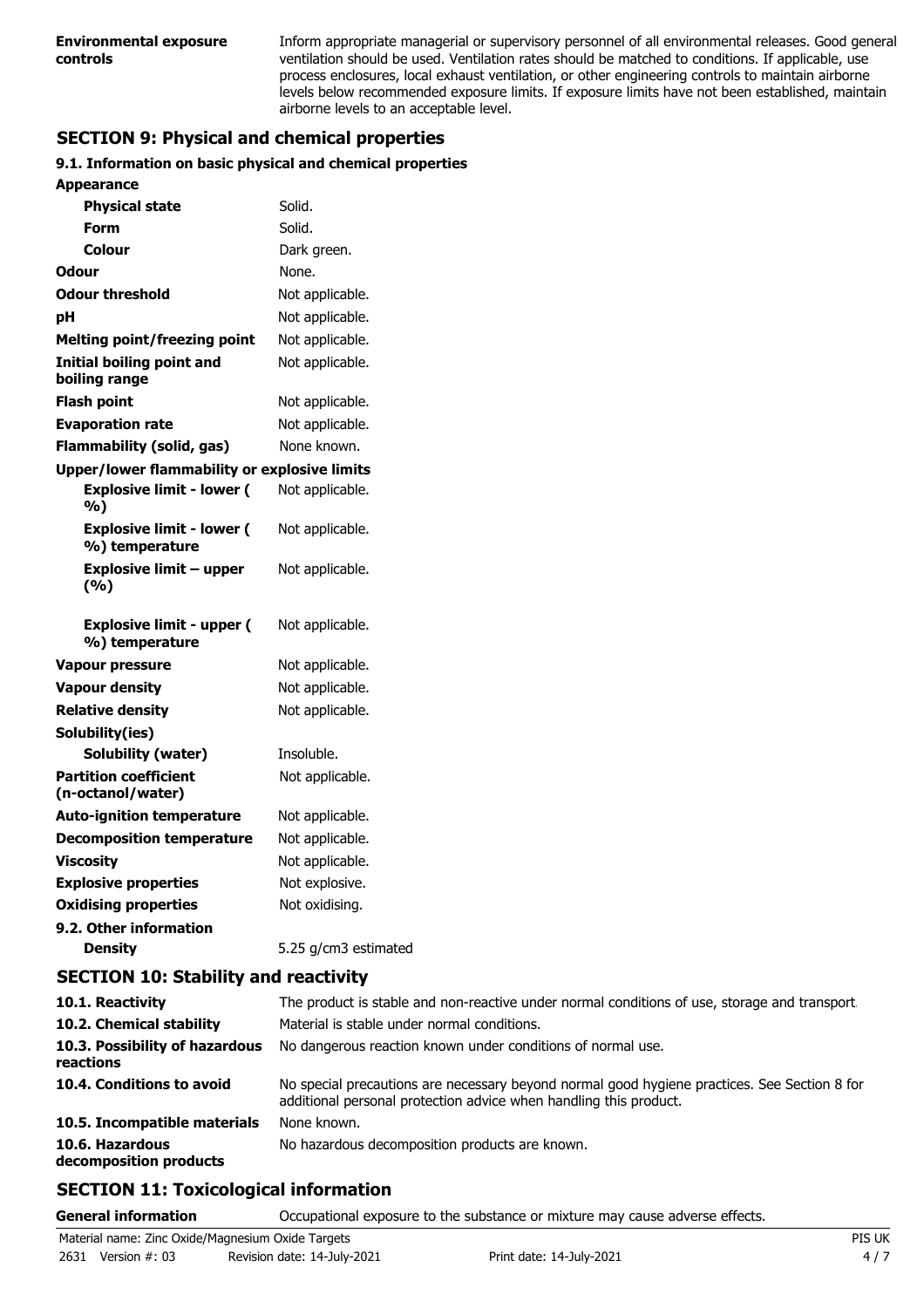| <b>Information on likely routes of exposure</b>              |                                                                                                                                                                                            |                     |
|--------------------------------------------------------------|--------------------------------------------------------------------------------------------------------------------------------------------------------------------------------------------|---------------------|
| <b>Inhalation</b>                                            | Not likely, due to the form of the product.                                                                                                                                                |                     |
| <b>Skin contact</b>                                          | Not likely, due to the form of the product.                                                                                                                                                |                     |
| Eye contact                                                  | Dust may irritate the eyes.                                                                                                                                                                |                     |
| <b>Ingestion</b>                                             | Not available.                                                                                                                                                                             |                     |
| <b>Symptoms</b>                                              | None known.                                                                                                                                                                                |                     |
| 11.1. Information on toxicological effects                   |                                                                                                                                                                                            |                     |
| <b>Acute toxicity</b>                                        | Not known.                                                                                                                                                                                 |                     |
| <b>Product</b>                                               | <b>Species</b>                                                                                                                                                                             | <b>Test Results</b> |
| Zinc Oxide/Magnesium Oxide Targets                           |                                                                                                                                                                                            |                     |
| <u>Acute</u>                                                 |                                                                                                                                                                                            |                     |
| <b>Inhalation</b>                                            |                                                                                                                                                                                            |                     |
| <b>LC50</b>                                                  | Mouse                                                                                                                                                                                      | 6 mg/l, 4 Hours     |
| Oral                                                         |                                                                                                                                                                                            |                     |
| LD50                                                         | Rat                                                                                                                                                                                        | 5.3 g/kg            |
| <b>Skin corrosion/irritation</b>                             | Not likely, due to the form of the product.                                                                                                                                                |                     |
| Serious eye damage/eye<br>irritation                         | Not likely, due to the form of the product.                                                                                                                                                |                     |
| <b>Respiratory sensitisation</b>                             | Due to partial or complete lack of data the classification is not possible.                                                                                                                |                     |
| <b>Skin sensitisation</b>                                    | Not a skin sensitiser.                                                                                                                                                                     |                     |
| <b>Germ cell mutagenicity</b>                                | Not classified.                                                                                                                                                                            |                     |
| Carcinogenicity                                              | Due to partial or complete lack of data the classification is not possible.                                                                                                                |                     |
| <b>Reproductive toxicity</b>                                 | Due to partial or complete lack of data the classification is not possible.                                                                                                                |                     |
| <b>Specific target organ toxicity</b><br>- single exposure   | Due to partial or complete lack of data the classification is not possible.                                                                                                                |                     |
| <b>Specific target organ toxicity</b><br>- repeated exposure | Due to partial or complete lack of data the classification is not possible.                                                                                                                |                     |
| <b>Aspiration hazard</b>                                     | Due to partial or complete lack of data the classification is not possible.                                                                                                                |                     |
| <b>Mixture versus substance</b><br>information               | No information available.                                                                                                                                                                  |                     |
| Other information                                            | Not available.                                                                                                                                                                             |                     |
| <b>SECTION 12: Ecological information</b>                    |                                                                                                                                                                                            |                     |
| 12.1. Toxicity                                               | Not relevant, due to the form of the product.                                                                                                                                              |                     |
| 12.2. Persistence and<br>degradability                       | No data is available on the degradability of any ingredients in the mixture.                                                                                                               |                     |
| 12.3. Bioaccumulative<br>potential                           | No data available.                                                                                                                                                                         |                     |
| <b>Partition coefficient</b><br>n-octanol/water (log Kow)    | Not available.                                                                                                                                                                             |                     |
| <b>Bioconcentration factor (BCF)</b>                         | Not available.                                                                                                                                                                             |                     |
| 12.4. Mobility in soil                                       | No data available.                                                                                                                                                                         |                     |
| 12.5. Results of PBT and<br><b>vPvB</b> assessment           | Not a PBT or vPvB substance or mixture.                                                                                                                                                    |                     |
| 12.6. Other adverse effects                                  | No other adverse environmental effects (e.g. ozone depletion, photochemical ozone creation<br>potential, endocrine disruption, global warming potential) are expected from this component. |                     |
| <b>SECTION 13: Disposal considerations</b>                   |                                                                                                                                                                                            |                     |
| 13.1. Waste treatment methods                                |                                                                                                                                                                                            |                     |
| <b>Docidual waste</b>                                        | Disposo of in accordance with local requirings. Empty containers or liners may retain some product                                                                                         |                     |

| <b>Residual waste</b>  | Dispose of in accordance with local regulations. Empty containers or liners may retain some product<br>residues. This material and its container must be disposed of in a safe manner (see: Disposal<br>instructions). |
|------------------------|------------------------------------------------------------------------------------------------------------------------------------------------------------------------------------------------------------------------|
| Contaminated packaging | Since emptied containers may retain product residue, follow label warnings even after container is<br>emptied. Empty containers should be taken to an approved waste handling site for recycling or<br>disposal.       |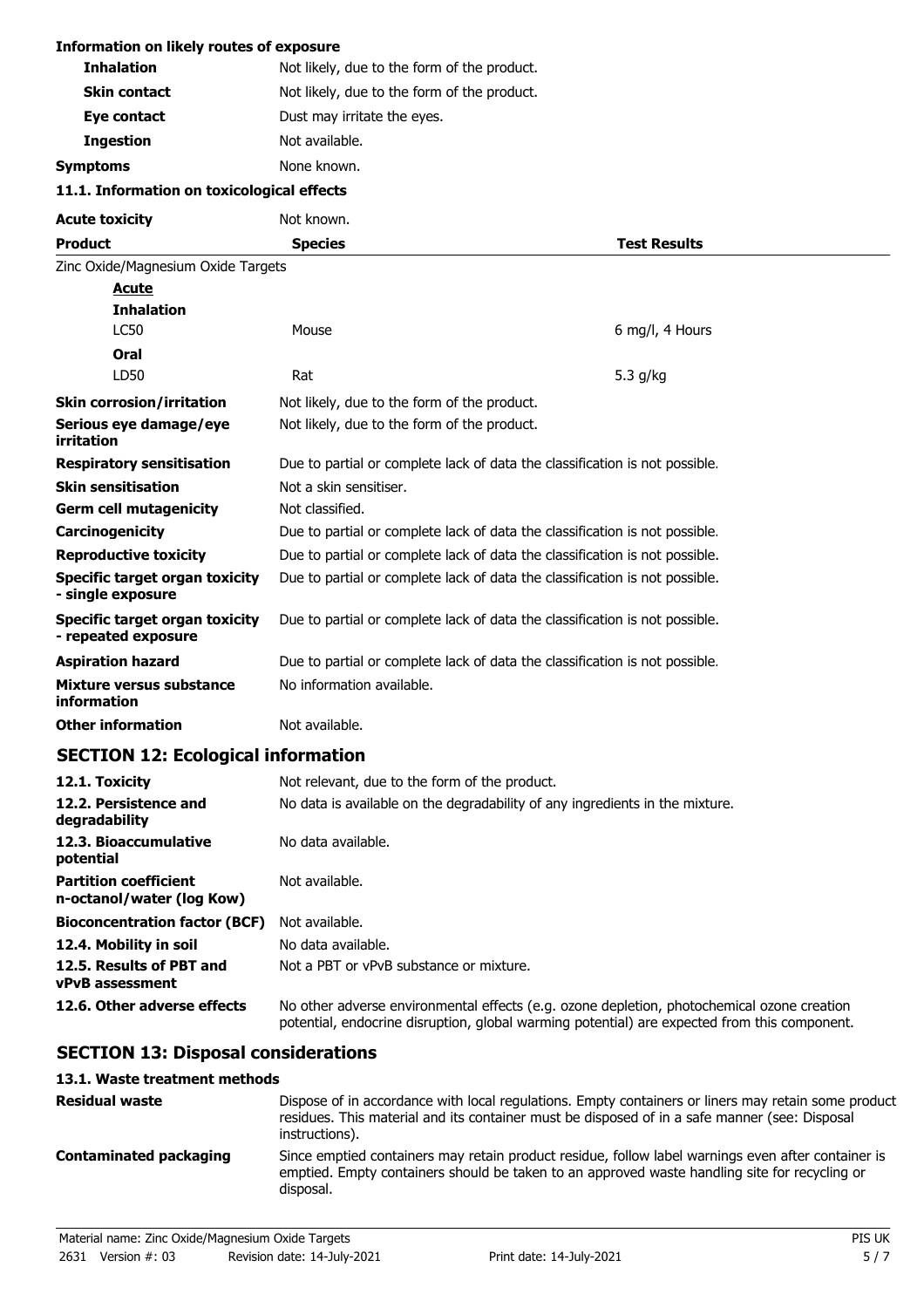| <b>EU waste code</b>                   | The Waste code should be assigned in discussion between the user, the producer and the waste<br>disposal company.                                                                                                                                                                                                                                 |
|----------------------------------------|---------------------------------------------------------------------------------------------------------------------------------------------------------------------------------------------------------------------------------------------------------------------------------------------------------------------------------------------------|
| <b>Disposal</b><br>methods/information | Collect and reclaim or dispose in sealed containers at licensed waste disposal site. Do not allow this<br>material to drain into sewers/water supplies. Do not contaminate ponds, waterways or ditches with<br>chemical or used container. Dispose of contents/container in accordance with<br>local/regional/national/international regulations. |
| <b>Special precautions</b>             | Dispose in accordance with all applicable regulations.                                                                                                                                                                                                                                                                                            |

# **SECTION 14: Transport information**

#### **ADR**

14.1. - 14.6.: Not regulated as dangerous goods.

#### **RID**

14.1. - 14.6.: Not regulated as dangerous goods.

#### **ADN**

14.1. - 14.6.: Not regulated as dangerous goods.

#### **IATA**

14.1. - 14.6.: Not regulated as dangerous goods.

#### **IMDG**

14.1. - 14.6.: Not regulated as dangerous goods.

#### **SECTION 15: Regulatory information**

#### **15.1. Safety, health and environmental regulations/legislation specific for the substance or mixture**

#### **EU regulations**

**Regulation (EC) No. 1005/2009 on substances that deplete the ozone layer, Annex I and II, as amended** Not listed.

**Regulation (EU) 2019/1021 On persistent organic pollutants (recast), as amended**

Not listed.

**Regulation (EU) No. 649/2012 concerning the export and import of dangerous chemicals, Annex I, Part 1 as amended**

Not listed.

**Regulation (EU) No. 649/2012 concerning the export and import of dangerous chemicals, Annex I, Part 2 as amended**

Not listed.

**Regulation (EU) No. 649/2012 concerning the export and import of dangerous chemicals, Annex I, Part 3 as amended**

Not listed.

**Regulation (EU) No. 649/2012 concerning the export and import of dangerous chemicals, Annex V as amended** Not listed.

#### **Regulation (EC) No. 166/2006 Annex II Pollutant Release and Transfer Registry, as amended** Zinc oxide (CAS 1314-13-2)

**Regulation (EC) No. 1907/2006, REACH Article 59(10) Candidate List as currently published by ECHA** Not listed.

#### **Authorisations**

**Regulation (EC) No. 1907/2006, REACH Annex XIV Substances subject to authorization, as amended** Not listed.

#### **Restrictions on use**

**Regulation (EC) No. 1907/2006, REACH Annex XVII Substances subject to restriction on marketing and use as amended**

Not listed.

**Directive 2004/37/EC: on the protection of workers from the risks related to exposure to carcinogens and mutagens at work, as amended.**

Not listed.

#### **Other EU regulations**

| Directive 2012/18/EU on major accident hazards involving dangerous substances, as amended |                                                                                                                     |  |
|-------------------------------------------------------------------------------------------|---------------------------------------------------------------------------------------------------------------------|--|
| Zinc oxide (CAS 1314-13-2)                                                                |                                                                                                                     |  |
| <b>Other regulations</b>                                                                  | The product is classified and labelled in accordance with Regulation (EC) 1272/2008 (CLP<br>Regulation) as amended. |  |
| <b>National regulations</b>                                                               | Follow national regulation for work with chemical agents in accordance with Directive 98/24/EC, as<br>amended.      |  |